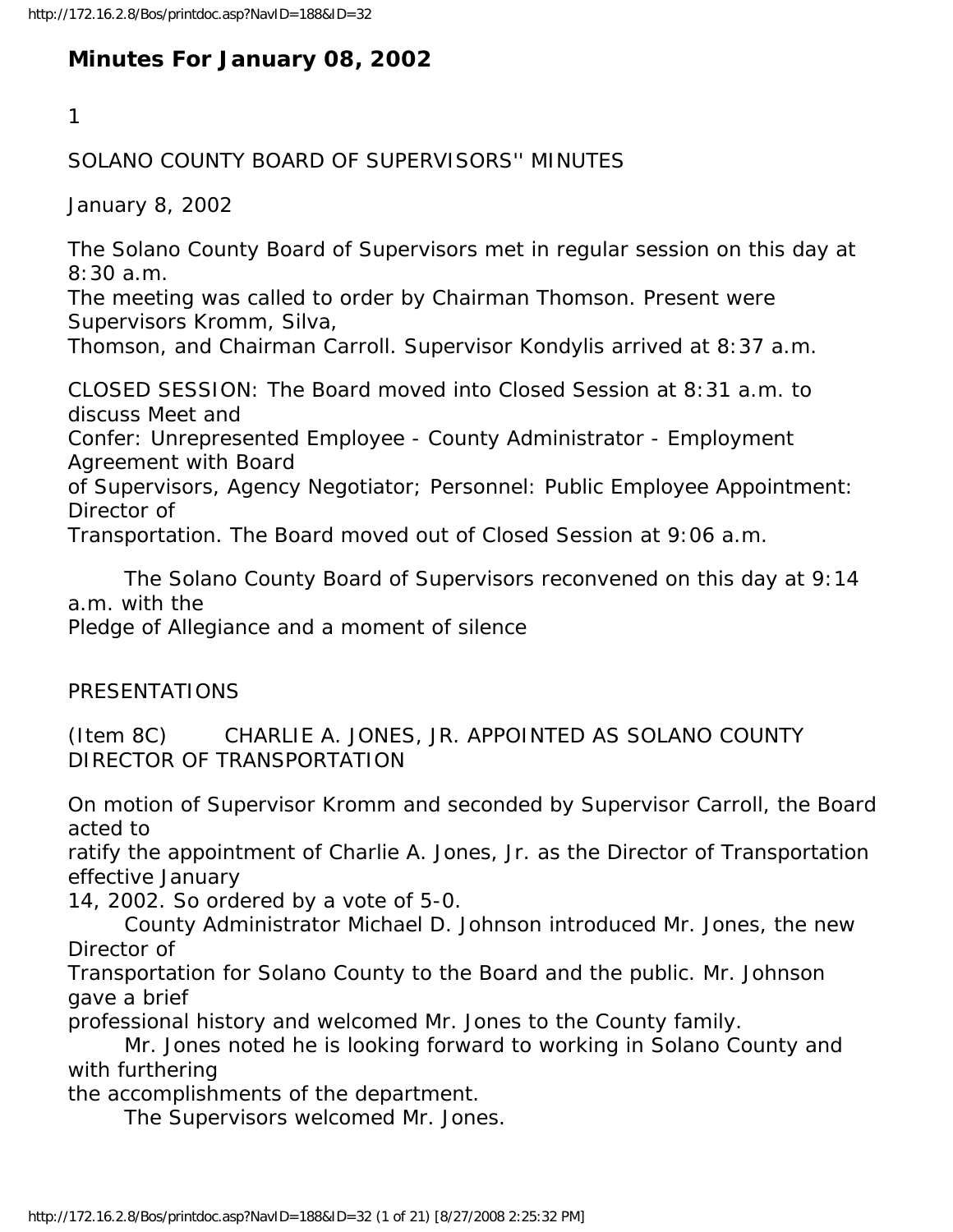REORGANIZATION OF THE BOARD OF SUPERVISORS

SUPERVISOR WILLIAM J. CARROLL DESIGNATED AS CHAIRMAN OF THE BOARD OF SUPERVISORS FOR 2002, AND SUPERVISOR DUANE KROMM DESIGNATED AS VICE-CHAIRMAN OF THE BOARD OF SUPERVISORS FOR 2002

 On motion of Supervisor Kondylis and seconded by Supervisor Silva, the acted to designate

William J. "Bill" Carroll as the Chairman for the Board of Supervisors for 2002. So ordered by a

vote of 5-0.

 On motion of Supervisor Silva and seconded by Supervisor Kondylis, the Board acted to

designate Duane Kromm as Vice-Chairman for the Board of Supervisors for 2002. So ordered by

a vote of 5-0.

 Chairman Carroll thanked the other Board members for their vote of confidence, and noted

the unique times we are facing, and how much he would be depending on staff who has done a

tremendous job in the past. Chairman Carroll introduced his wife, Marge, and long time supporter Garland Porter.

 Each member expressed their thanks to all for a fine job in 2001, and looking forward to a good year in 2002.

PLAQUE AND GAVEL OF APPRECIATION PRESENTED TO SUPERVISOR SKIP **THOMSON** 

On behalf of the Board, Chairman Carroll presented Supervisor Thomson with a Plaque and

Gavel of Appreciation for his year of service as Chairman to the Board of Supervisors for 2001.

### PRESENTATIONS

(Item 8A) RESOLUTION NO. 2002-001 RECOGNIZING JAMES E. O'BRIEN UPON HIS RETIREMENT AND FOR HIS MANY YEARS OF SERVICE TO SOLANO COUNTY, AND PLAQUE OF APPRECIATION, APPROVED

On motion of Supervisor Kondylis and seconded by Supervisor Silva, the Board acted to

adopt Resolution No. 2002-001. The Board further acted to authorize a Plaque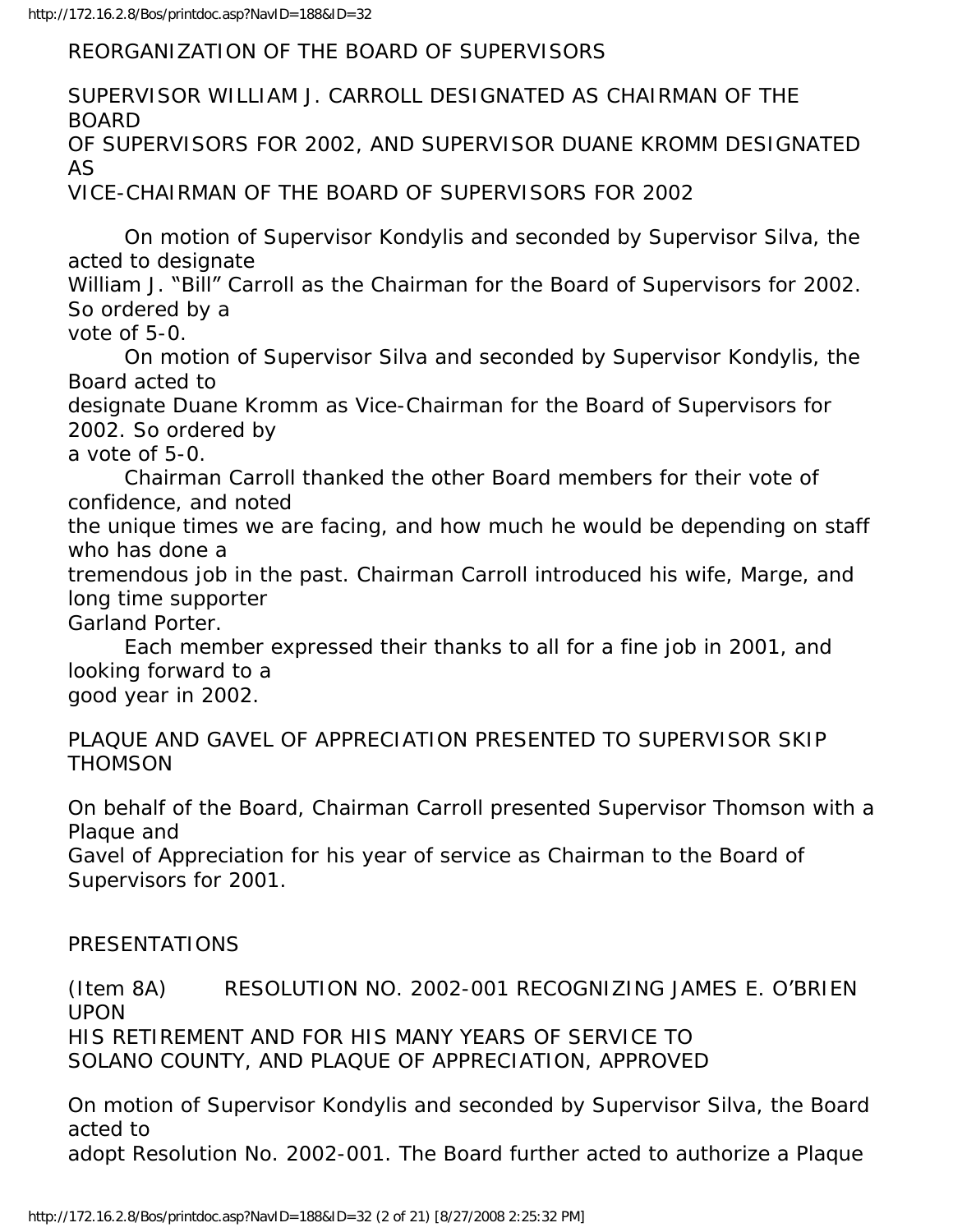of Appreciation for

Mr. O'Brien. So ordered by a vote of 5-0. (see Resolution Book) On behalf of the Board, Supervisor Kondylis presented Mr. O'Brien with Resolution No.

2002-001 and a Plaque of Appreciation honoring him upon his retirement after 29 years of service

to Solano County as Chief Coroner.

Mr. O'Brien thanked the Board for their continued support over the years.

(Item 8B) RESOLUTION NO. 2002-002 FOR RICHARD L. "DICK" MILLER PLAN

CHECK ENGINEER, ADOPTED

On motion of Supervisor Kromm and seconded by Chairman Carroll, the Board acted to

adopt Resolution No. 2002-002 for Richard L. "Dick" Miller Plan Check Engineer. So ordered by

a vote of 5-0. (see Resolution Book)

On behalf of the Board, Supervisor Kromm presented Richard L. "Dick" Miller, Plan Check

Engineer with the resolution of commendation for 5 years of distinguished service to Solano County.

Mr. Miller thanked his many coworkers, and introduced his family members that were

present.

 Director of Environmental Management Birgitta Corsello noted the number of years of

experience Mr. Miller brought to the County and the many contributions he has made to the

County and the Department.

ITEMS FROM THE FLOOR

APPEARANCE BY DONALD TIPTON, HOMEACRES IMPROVEMENT ASSOCIATION

Donald Tipton, Vallejo, expressed a number of issues that he hopes can be addressed and

remedied in 2002. This "wish list" for Homeacres related to a quarterly garbage collection being

conducted in the Homeacres area, that a Planning Commissioner be selected that resides in the

unincorporated area of the County, an 800 number be installed to call County departments, to add

street lights and fire hydrants, General Plan compliance, addressing flooding issues, and that a citizens

advisory committee is formed for the area.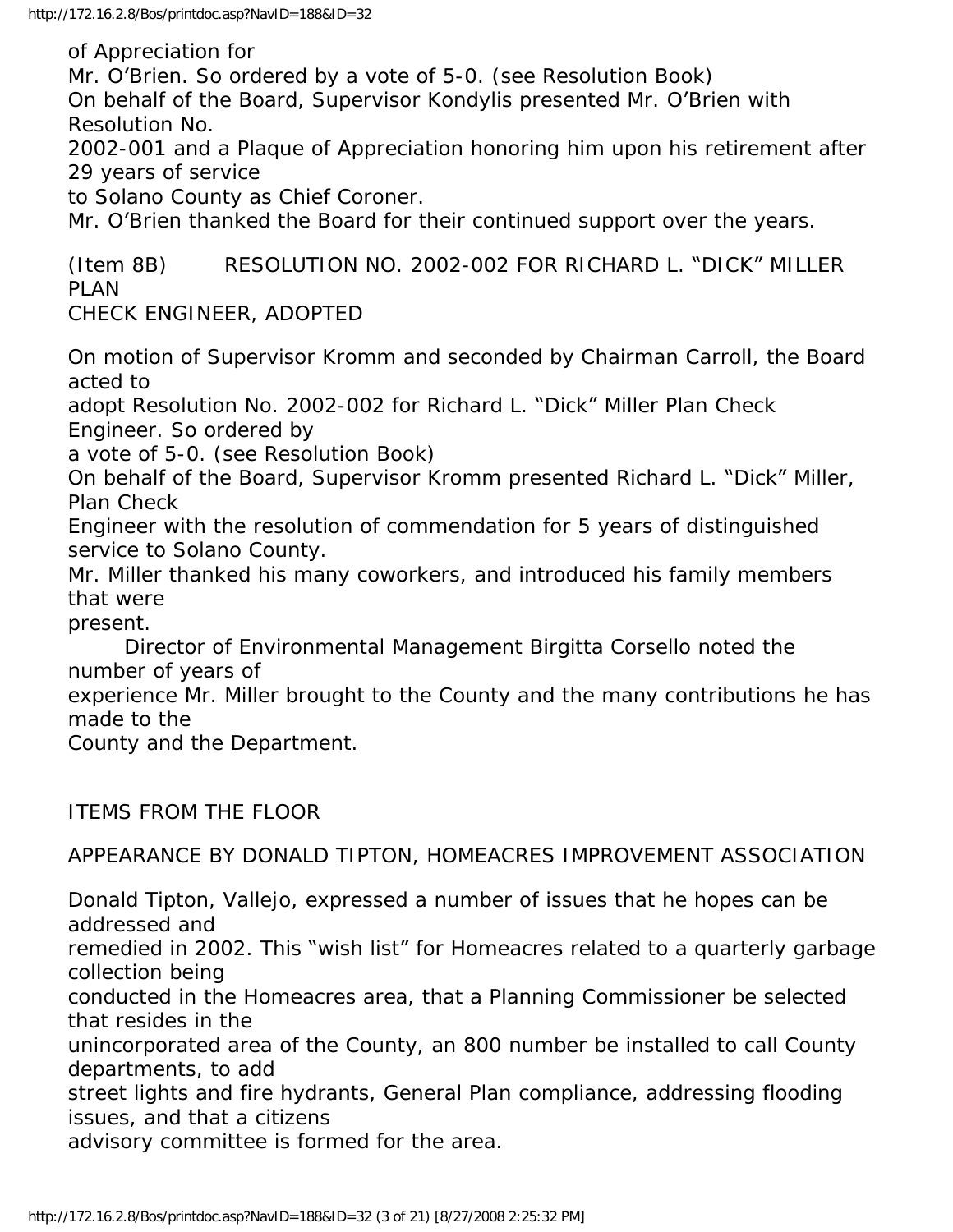APPROVAL OF AGENDA

On motion of Supervisor Kondylis and seconded by Supervisor Thomson, the Board acted

to approve the submitted Agenda, incorporated herein by reference, with the following modifications:

 (Item 14) Approval of Minutes: Board of Supervisors December 4, 2001, Board of Supervisors December 11, 2001, Solano County Building Corporation December 11, 2001, removed from the Consent Calendar.

 (Item 16A) Approval of an agreement with PETDATA, Inc. to provide animal license

processing services for the period of February 1, 2002 through January 31, 2003 at a fee of \$3.25 per license processed, removed from the Agenda.

(Item 18) Approval of an appropriation transfer in the amount of \$326,950 from DA

Family Support Contingencies for the purpose of returning unearned excess Child Support Incentive Funds to the State, removed from the Consent Calendar.

(Item 20A) Second reading for adoption of an ordinance amending Chapter 28 of the

Solano County Code (Zoning Ordinance) to exempt the pending use permit applications from new development standards applicable to institutional land uses, removed from the Consent Calendar.

(Item 20B) Adoption of a resolution extending the abandoned vehicle abatement

program until April 2012 and authorizing the Solano Transportation Authority to act as the Abandoned Vehicle Abatement Service Authority, removed from the Consent Calendar.

So ordered by a vote of 5-0.

## CONSENT CALENDAR

On motion of Supervisor Kromm and seconded by Supervisor Kondylis, the Board acted to approve the following Consent Calendar items by a vote of 5-0.

(Item 15A) RESOLUTION NO. 2002-003 APPROVING THE IN HOME SUPPORTIVE SERVICES (IHSS) PUBLIC AUTHORITY EMPLOYER-EMPLOYEE RELATIONS POLICY, adopted. (see Resolution Book)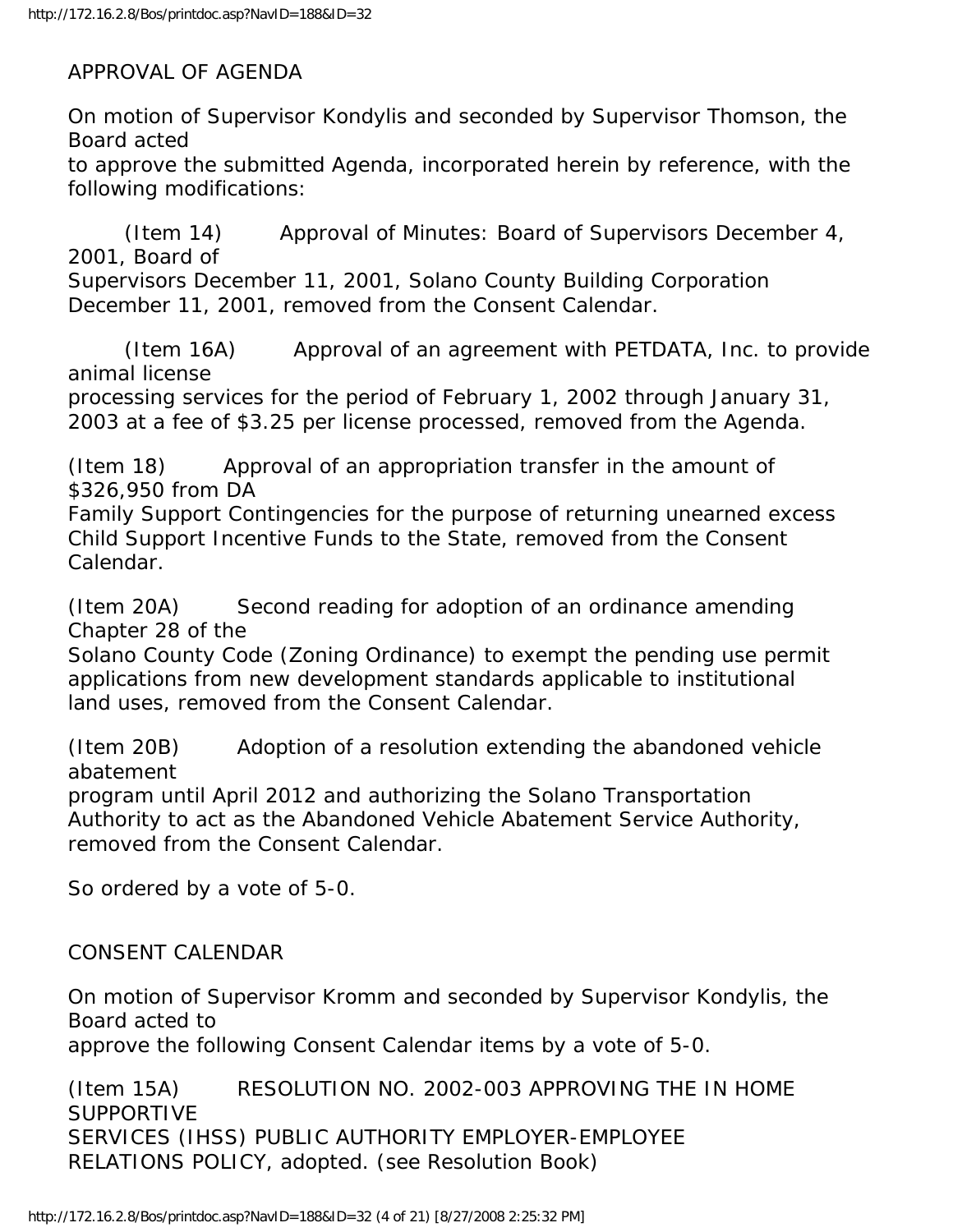(Item 15B) RESOLUTION NO. 2002-004 AMENDING THE ALPHABETICAL LISTING OF CLASSES AND SALARIES (ENVIRONMENTAL MANAGEMENT), adopted. (see Resolution Book)

 RESOLUTION NO. 2002-005 AMENDING THE LIST OF NUMBERS AND CLASSIFICATIONS OF POSITIONS WITHIN SOLANO COUNTY (DEPARTMENT OF ENVIRONMENTAL MANAGEMENT), adopted. (see Resolution Book)

(Item 15C) RESOLUTION NO. 2002-006 AMENDING THE LIST OF NUMBERS AND CLASSIFICATIONS OF POSITIONS WITHIN SOLANO COUNTY (AUDITOR/CONTROLLER), adopted. (see Resolution Book)

(Item 16B) GRANT IN THE AMOUNT OF \$40,000 FROM THE THORNTON S. GLIDE, JR.

AND KATRINA D. GLIDE FOUNDATION RE CONSTRUCTION OF KENNELS AT COUNTY ANIMAL SHELTER, as outlined in the Agenda Submittal from General Services dated January 8, 2001, incorporated herein by reference, accepted.

 APPROPRIATION TRANSFER IN THE AMOUNT OF \$40,000 FROM UNANTICIPATED REVENUE RE CONSTRUCTION OF WORKING DOG KENNELS, as outlined in the Agenda Submittal from General Services dated January

8, 2001, incorporated herein by reference, approved.

(Item 16C) LEASE AGREEMENT WITH A.J. HIGGINS COMPANY, INC. AND AL ROSS

VICTORY STORE, INC. RE OFFICE SPACE AT 400 SANTA CLARA STREET, VALLEJO FOR DISTRICT ATTORNEY FAMILY SUPPORT, as outlined in the Agenda Submittal from General Services dated January 8, 2001, incorporated herein

by reference, approved and Chairman authorized to sign said contract on behalf of

Solano County.

(Item 17) ORDINANCE NO. 1615 ADDING CHAPTER 7.4 TO THE SOLANO **COUNTY** 

CODE ESTABLISHING THE SOLANO COUNTY IN-HOME SUPPORTIVE SERVICES PUBLIC AUTHORITY, adopted. (see Ordinance Book)

(Item 19A) NOTICE OF COMPLETION OF SIKES ROAD PAVING PROJECT COMPLETED BY VINTAGE PAVING COMPANY, INC., as outlined in the Agenda Submittal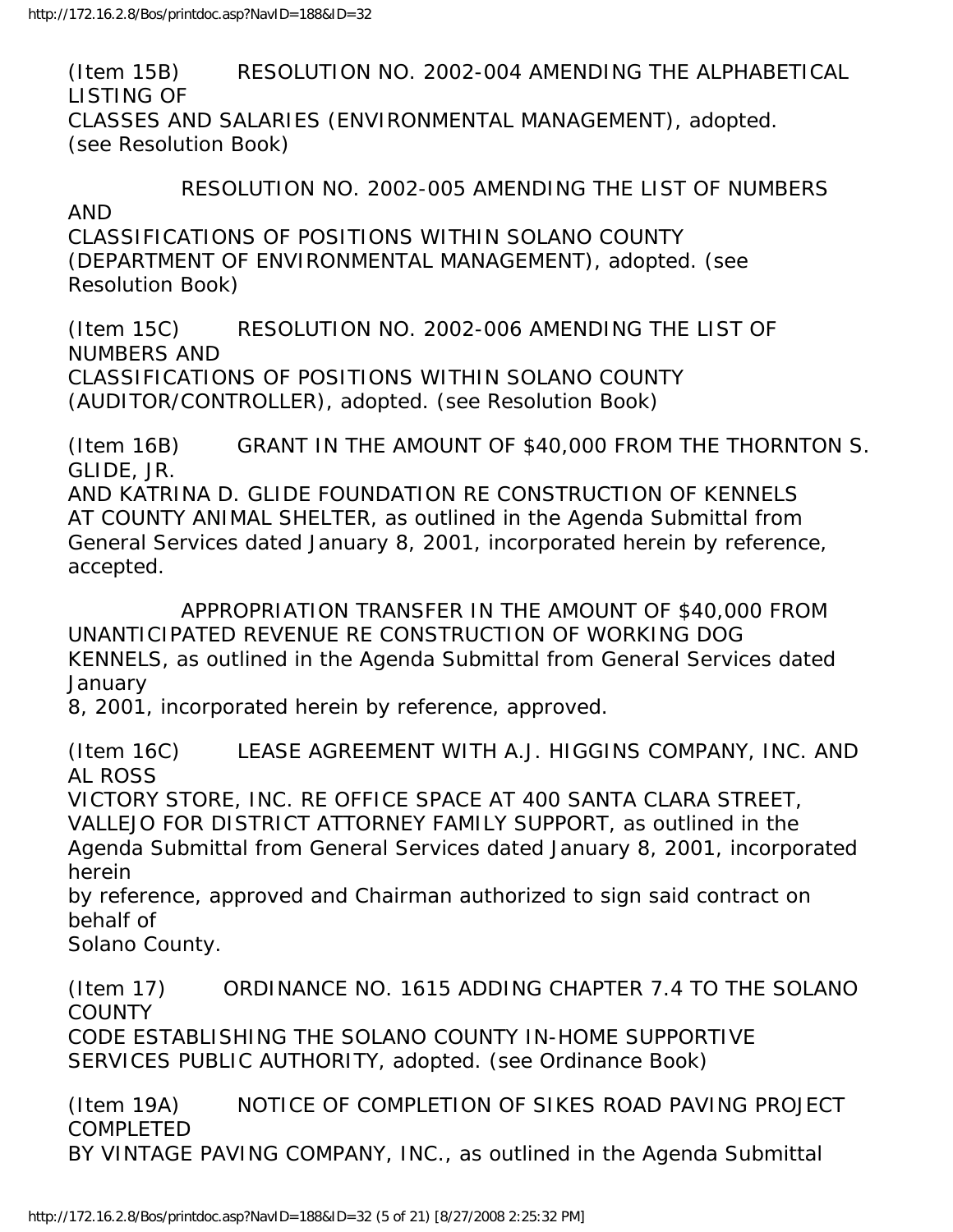from the Department of Transportation dated January 8, 2002, incorporated herein by reference, approved.

(Item 19B) NOTICE OF COMPLETION RE VALLEJO SIDEWALK REHABILITATION PROJECT, PHASE 2 COMPLETED BY HESS CONSTRUCTION COMPANY, INC., as outlined in the Agenda Submittal from the Department of Transportation dated January 8, 2002, incorporated herein by reference, approved.

(Item 21) PROPOSITION 10 GRANT FUNDING RE EXPANSION OF REACH OUT AND READ (ROR) PEDIATRIC LITERACY PROGRAM, as outlined in the Agenda Submittal from the Library dated January 8, 2002, incorporated herein by reference, accepted.

#### ORDERS

(Item 14) MINUTES OF THE BOARD OF SUPERVISORS MEETINGS OF DECEMBER 4, 2001, DECEMBER 11, 2001 APPROVED WITH AMENDMENTS, AND THE SOLANO COUNTY BUILDING CORPORATION DECEMBER 11, 2001, APPROVED

 The Board was provided with an Agenda Submittal from the Clerk of the Board dated

January 8, 2002, incorporated herein by reference, containing minutes for Board approval.

 Donald Tipton, Vallejo, expressed concern that wording was not included in the Board

minutes from December 11, 2001, that the presentation by Supervisor Silva included the areas of

Lemon Street and the Starr Subdivision along with the Homeacres area.

 On motion of Supervisor Kromm and seconded by Supervisor Thomson, the Board acted

to approve the minutes prepared for December 4, 2001, December 11, 2001 with verbiage

modifications to include Lemon Street and the Starr Subdivision, and the minutes of the Solano

County Building Corporation meeting of December 11, 2001. So ordered by a vote of 5-0.

(Item 18) APPROPRIATION TRANSFER IN THE AMOUNT OF \$326,950 FROM DISTRICT ATTORNEY FAMILY SUPPORT CONTINGENCIES RE RETURN OF UNEARNED EXCESS CHILD SUPPORT INCENTIVE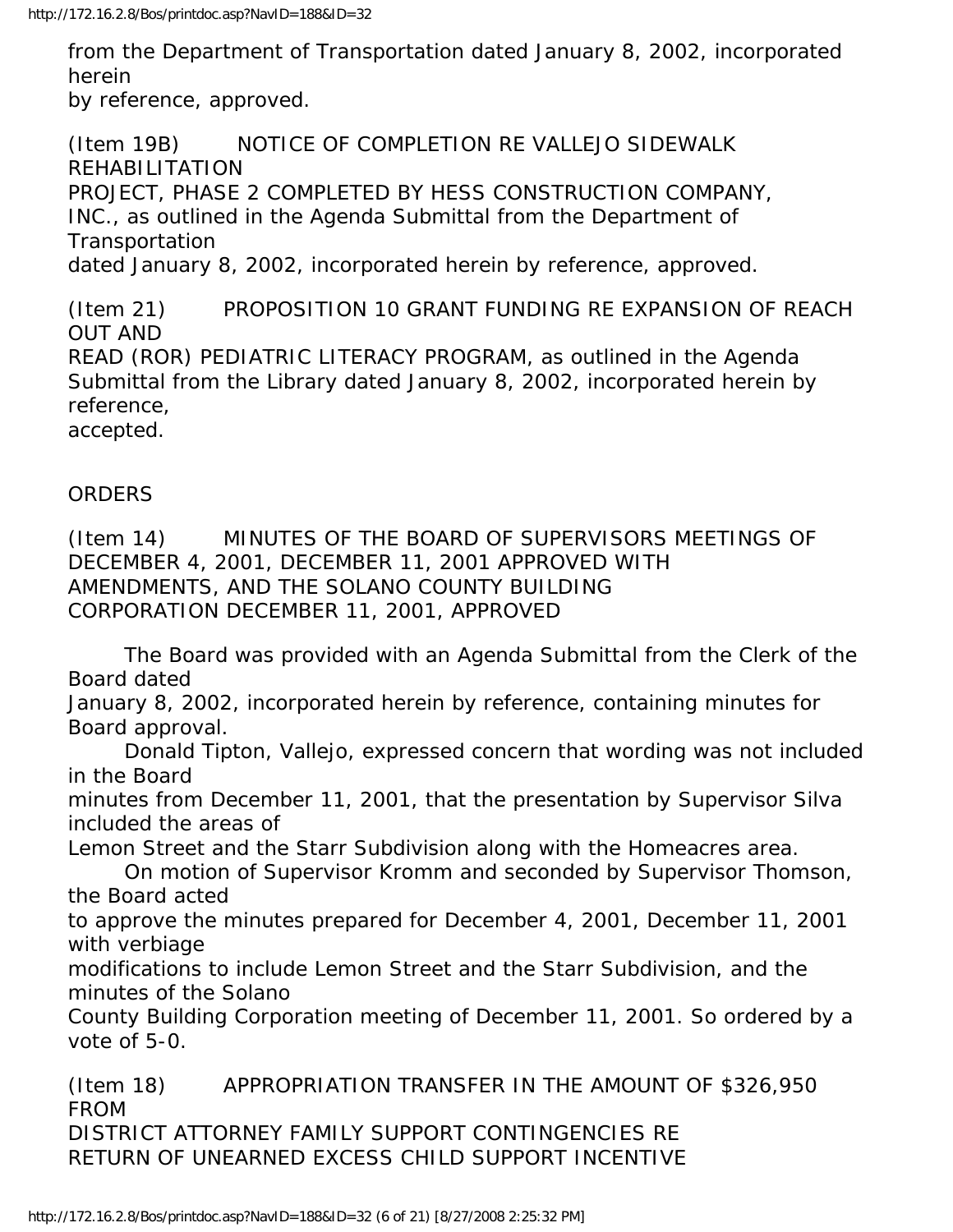FUNDS TO THE STATE, APPROVED

The Board was provided with an Agenda Submittal from District Attorney Family Support

(DA) dated January 8, 2002,, incorporated herein by reference, regarding the return of unearned

Child Support Incentive Funds.

Donald Tipton, Vallejo, expressed concern with returning money to the State, and

questioned how much was actually being returned.

John Taylor, County Administrative Office, discussed the return of unearned revenues to

the State, a faulty claiming mechanism resulting excess payment to the County, the return of a

total of \$2,067,441, and the need for the Board to address the transaction to move \$326,950 from

contingencies to the Department's operating budget for the purpose of returning the total amount

of unearned Child Support Incentive Funds.

Supervisor Thomson noted the County is mandated to return the funds to the State.

 On motion of Supervisor Kromm and seconded by Supervisor Silva, the Board acted to

approve an Appropriation Transfer from DA Family Support Contingencies in the amount of

\$326,950 to the department's operating budget for the purpose of returning unearned Child Support

Incentive Funds. So ordered by a vote of 5-0.

(Item 20A) ORDINANCE NO. 1616 AMENDING CHAPTER 28 OF THE **SOLANO** 

COUNTY TO EXEMPT CONDITIONAL USE PERMIT APPLICATIONS FILED PRIOR TO NOVEMBER 4, 1997 FROM THE DENSITY, LANDSCAPING AND LOT COVERAGE CRITERIA FOR INSTITUTIONAL USES SET FOR UNDER SECTION 28-53(I)(12)(USE PERMITS) AND SECTION 28-60 (NONCONFORMING USES), ADOPTED

The Board was provided with an Agenda Submittal from Environmental Management dated January 8, 2002, incorporated herein by reference, regarding the second reading of an ordinance.

Donald Tipton, Vallejo, expressed concern that he has not received written response to his

concerns voiced at the first reading of this ordinance, and requested the matter be continued until he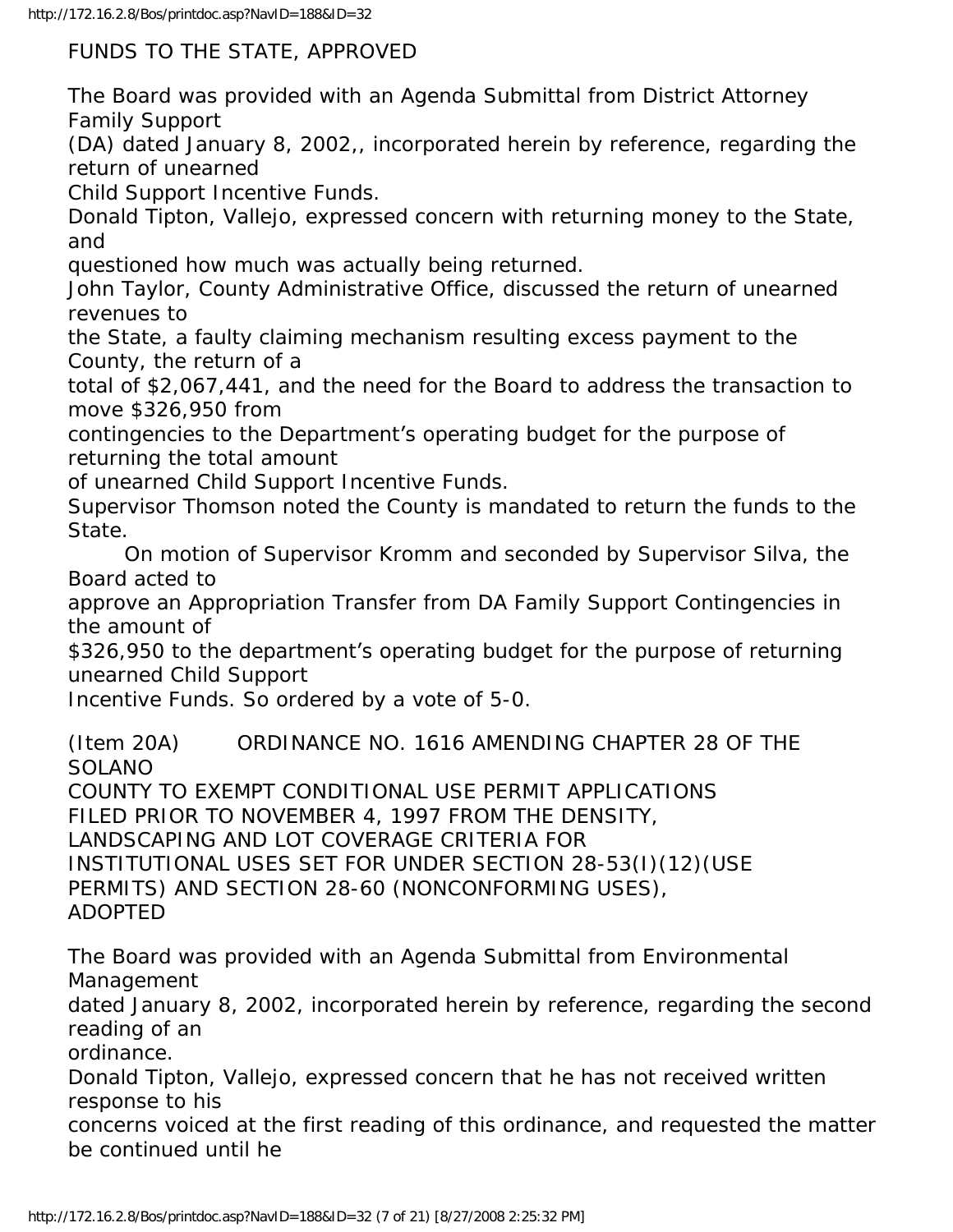receives a written response to his concerns.

Director of Environmental Management Birgitta Corsello reviewed a brief history of the need

for this ordinance, and the potential liability if the ordinance is not approved. County Counsel Dennis Bunting noted this ordinance would only effect one application.

 On motion of Supervisor Silva and seconded by Supervisor Kromm, the Board acted to adopt

Ordinance No. 1616 Amending Chapter 28 of the Solano County to Exempt Conditional Use Permit

Applications Filed Prior to November 4, 1997 from the Density, Landscaping and Lot Coverage

Criteria for Institutional Uses Set for Under Section 28-53(I)(12)(Use Permits) and Section 28-60

(Nonconforming Uses). So ordered by a vote of 5-0. (see Ordinance Book)

(Item 20B) RESOLUTION NO. 2002-007 TO EXTEND THE SACRAMENTO ABANDONED VEHICLE SERVICE AUTHORITY VEHICLE REGISTRATION FEE UNTIL APRIL 2012, ADOPTED

The Board was provided with an Agenda Submittal from the Department of Environmental Management dated January 8, 2002, incorporated herein by reference, regarding

the extension of the abandoned vehicle abatement program.

Donald Tipton, Vallejo, expressed concern regarding the use of the revenue, and requested

an accounting of the funds that have been collected.

Director of Environmental Management Birgitta Corsello outlined the costs of the Code

Compliance staffing that address vehicle abatement, costs of having vehicles towed and crushed, and

noted revenues collected pay for the towing and crushing, and help offset staffing costs. The

remainder of costs are paid from the General Fund.

 On motion of Supervisor Kromm and seconded by Supervisor Kondylis, the Board acted to

adopt Resolution No. 2002-007 to Extend the Sacramento Abandoned Vehicle Service Authority

Vehicle Registration Fee until April 2012. So ordered by a vote of 5-0. (see Resolution Book)

(Item 23A) RESOLUTION NO. 2002-008 AFFIRMING SOLANO COUNTY'S SUPPORT OF THE NAACP PROGRAM IN VALLEJO TO RECOGNIZE DR. MARTIN LUTHER KING, JR. DAY, MONDAY, JANUARY 21, 2002, ADOPTED

The Board was provided with an Agenda Submittal dated January 8, 2002,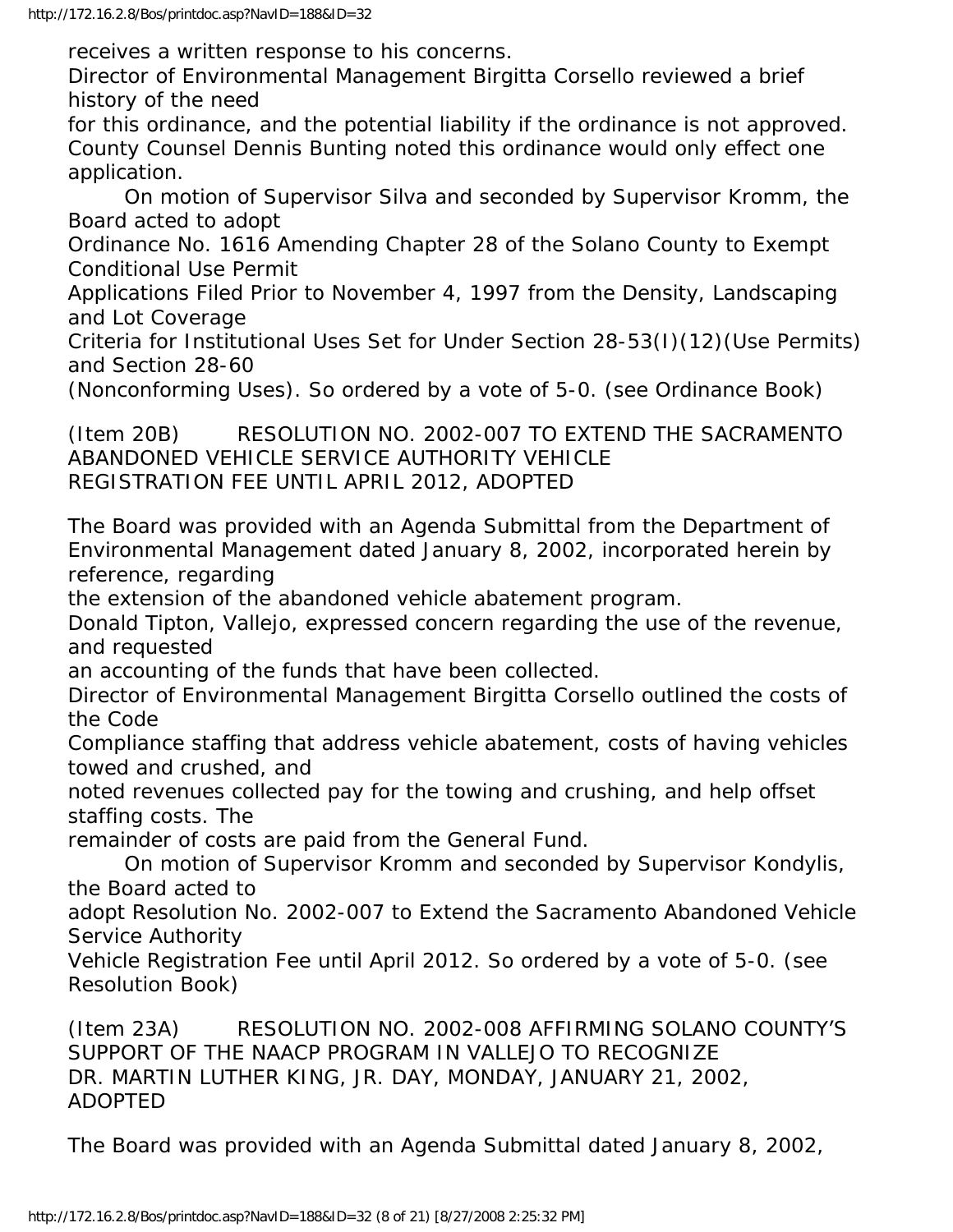incorporated

herein by reference, regarding support of the NAACP's Program in Vallejo recognizing Dr. Martin Luther King, Jr. Day On motion of Supervisor Kondylis and seconded by Supervisor Thomson, the Board acted to adopt Resolution No. 2002-008 affirming Solano County's support of the NAACP Program in Vallejo to recognize Dr. Martin Luther King, Jr. Day, Monday, January 21, 2002. So ordered by a vote of 5-0.

(Item 23B) BOARD OF SUPERVISORS' APPOINTMENTS TO VARIOUS BOARDS AND COMMISSIONS FOR 2002

The Board was provided with an Agenda Submittal from the Clerk of the Board dated

January 8, 2002, incorporated herein by reference, listing the 2001 Boards and Commissions

assignments.

Chairman Carroll recommended the reappointment of all members to their existing

assignments.

There was a brief discussion of Supervisor Silva joining the LAFCO Board, and following this

discussion it was determined that Supervisor Kromm would remain on the LAFCO Board as the

alternate for another year.

Donald Tipton, Vallejo, expressed concern regarding some committees paying per diem, feels

the per diem should be returned to the County, feels there may be a conflict, and that the Supervisors

may be getting paid twice. Mr. Tipton also feels that for Vallejo Sanitation and Flood Control

District a delegate should be appointed from the district and the alternate should be the Supervisor.

County Counsel Dennis Bunting discussed the enabling statutes for per diem, the additional

work required for these committees, and that there is no conflict on this issue. Chairman Carroll noted the per diem for the Solano County Water Agency and the Solano

County Water Agency Executive Committee has increased to \$100.

On motion of Chairman Carroll and seconded by Supervisor Kromm, the Board acted to

adopt the 2002 Boards and Commissions assignments for the Board of Supervisors. So ordered by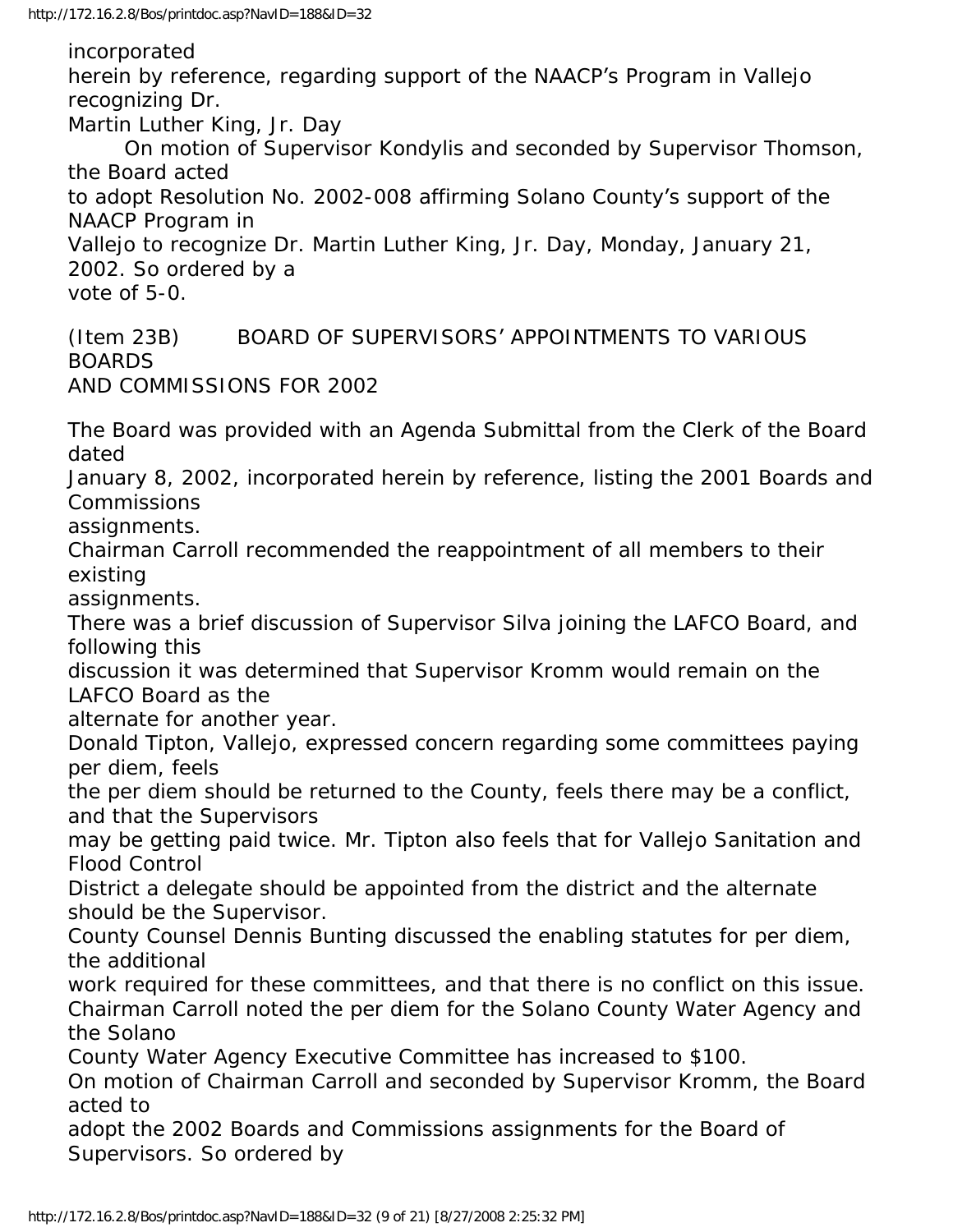a vote of 5-0.

#### (Item 24A) STATUS REPORT ON LEGISLATION OF IMPORTANCE TO **SOLANO** COUNTY RECEIVED

Paul Yoder, Legislative Analyst, Shaw & Yoder, gave a brief update to the State budget and noted the Governor's State of the State speech was scheduled for 6 p.m. this evening. The update noted the \$12 billion deficit, speculation on plans and projected cuts to reduce the deficit, and the request to the Federal Government to address the costs to combat terrorism. Supervisor Silva voiced concern relative to the recalculation of the State's portion of the PERS retirement payment, and the selling of the bonds for reimbursement of power costs which means the users will pay the costs twice. Mr. Yoder continued with the budget update and noted the Governor has no plans to touch the Vehicle License Fee (VLF), and the potential for the VLF to go back up which would help the State General Fund. Mr. Yoder suggested the Board not consider "The Public Protection and Emergency Services Act of 2002" since the status of the initiative is changing hourly. BOARD EXPRESSED SUPPORT FOR LEGISLATION SIMILAR TO SB 425 (TORLAKSON) RELATING TO DOMESTIC VIOLENCE

 Supervisor Kondylis requested the Board to move forward and request the CAO and of Office

of Domestic Violence Prevention to prepare a policy statement that will put the County in a position

to apply for similar legislation that would allow the fees for marriage licenses and death certificates

to be increased in order to continue to address domestic violence in Solano County.

 On motion of Supervisor Kondylis and seconded by Supervisor Thomson, the Board acted

to request that a statement be prepared to allow Solano County to apply for similar legislation to

SB 425 (Torlakson) that would allow the fees for marriage licenses and death certificates to be

increased for dedicated funding to address domestic violence in Solano County. So ordered by a

vote of 5-0.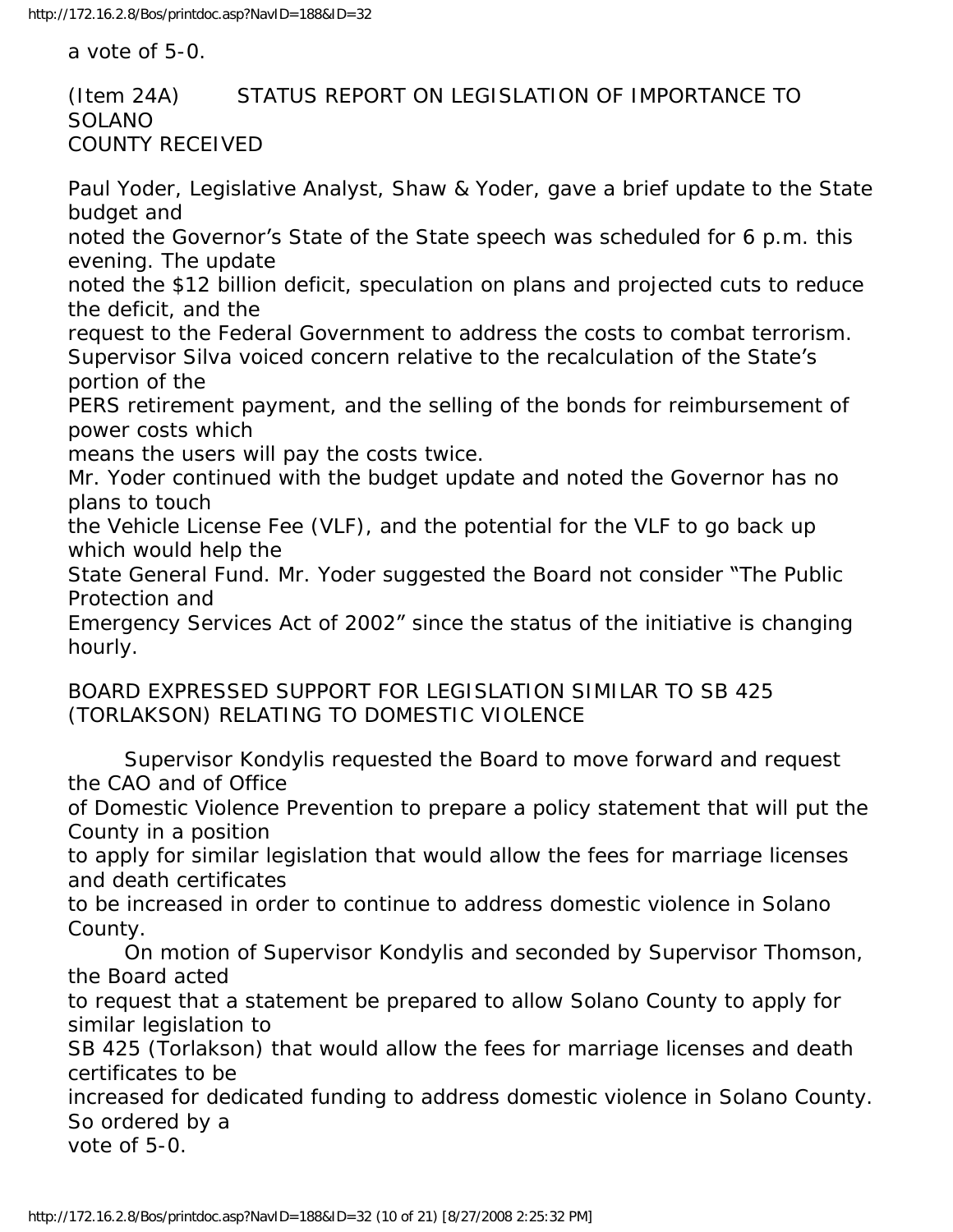#### DEVELOPMENT OF A RESOLUTION SUPPORTING FOSTER CARE REFORM REFERRED TO HEALTH AND SOCIAL SERVICES SUBCOMMITTEE

 Mr. Yoder noted Los Angeles County has been working on a foster care bureau proposal, and

a possible request for flexibility of existing funds to focus more clearly on foster care children and a

mental health component.

 Supervisor Kondylis feels the County should support Foster Care reform and suggested

referring the matter to Health and Social Services Subcommittee for development of a draft resolution

for board execution to inform our legislators of the County needs.

BOARD EXPRESSED SUPPORT FOR PROPOSITION 42 RE DEDICATED GAS SALES TAXES BE SPENT ON STREET, ROAD, HIGHWAY AND PUBLIC TRANSIT IMPROVEMENTS

 Supervisor Kondylis noted this Proposition would require that Gas Tax funds be used for

transportation and roads instead of placing those tax dollars in the General Fund, and feels the County

should take a position on this issue

 On motion of Supervisor Kondylis and seconded by Supervisor Silva, the Board acted to

support Proposition 42 that would dedicate gas sales tax dollars to be used for transportation and

transit projects. So ordered by a vote of 5-0.

BOARD EXPRESSED SUPPORT FOR POSSIBLE LEGISLATION TO CREATE AN OPEN SPACE DISTRICT

 Responding to questions posed by Supervisor Kromm on how to formally create a County

wide open space district as outlined in the California Codes Public Resources Code Section 5500, Mr.

Yoder noted legislation would be needed and discussed the date deadlines in working to get

legislation introduced.

 Supervisor Kromm noted the desire to get something on the ballot for the November 2002

ballot, and discussed steps that could be taken to get a placeholder in for potential legislation.

 Responding to questions posed by Supervisor Kromm regarding using the Napa County

language as a model, Mr. Yoder feels the Napa County language is the simplest of the special acts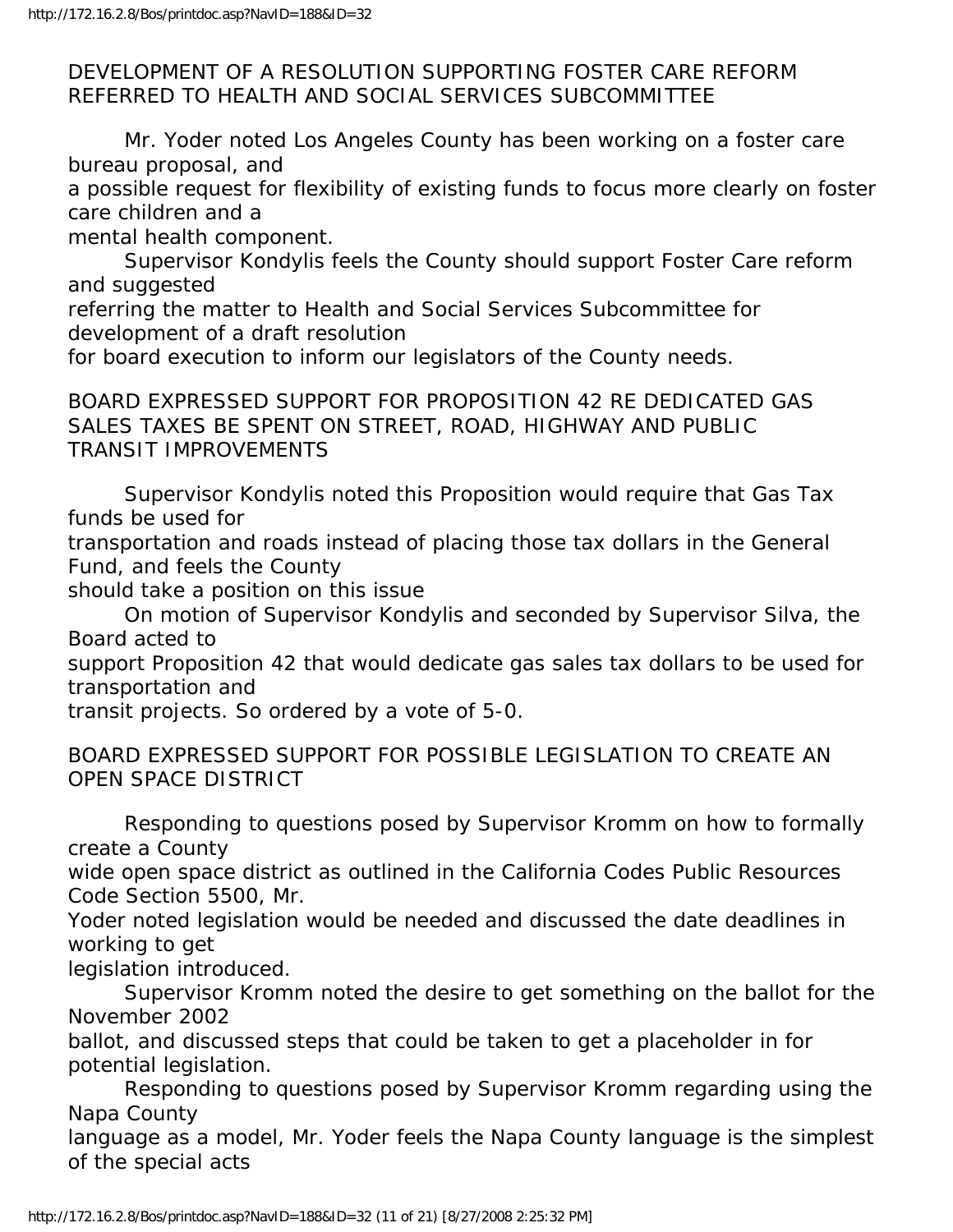and the easiest to get passed.

 Supervisor Kromm will take the issue to the Open Space Coalition, and the language to the

advisory committee to move the process through the partnership process.

 Responding to questions posed by Supervisor Silva regarding the participation of the County

Parks Commission, Supervisor Kromm noted the Parks Commission has been involved.

 On motion of Supervisor Kromm and seconded by Supervisor Kondylis, the Board acted to

allow Supervisor Kromm to take the issue to the Open Space Coalition, and the language to the

advisory committee to move the process through the partnership process to enable a place holder be

requested with the Legislative Council. So ordered by a vote of 5-0.

(Item 24B) 2001 SOLANO COUNTY ANNUAL REPORT RECEIVED

The Board was provided with an Agenda Submittal from the County Administrator's Office

dated January 8, 2002, incorporated herein by reference, regarding the 2002 Solano County Annual

Report.

County Administrator Michael D. Johnson gave a brief visual presentation highlighting key

points in the annual report. The presentation began with review of the County's Mission, the Core

Values, Board priorities, and continued through the key accomplishments relating to the priorities.

The report was received by the Board.

(Item 24C) RESOLUTION NO. 2002-009 AUTHORIZING MICHAEL D. JOHNSON,

COUNTY ADMINISTRATOR, TO APPROVE THE APPLICATION OF GRANT FUNDS FOR THE RELOCATION OF THE FAIRFIELD GIRL SCOUT HOUSE, ADOPTED

The Board was provided with an Agenda Submittal from the County Administrator's Office

dated January 8, 2002, incorporated herein by reference, regarding applying for a Local Assistance

grant with the State Department of Parks and Recreation in the amount of \$100,000.

 On motion of Supervisor Kondylis and seconded by Supervisor Silva, the Board acted to

adopt Resolution No. 2002-009 authorizing Michael D. Johnson, County Administrator, to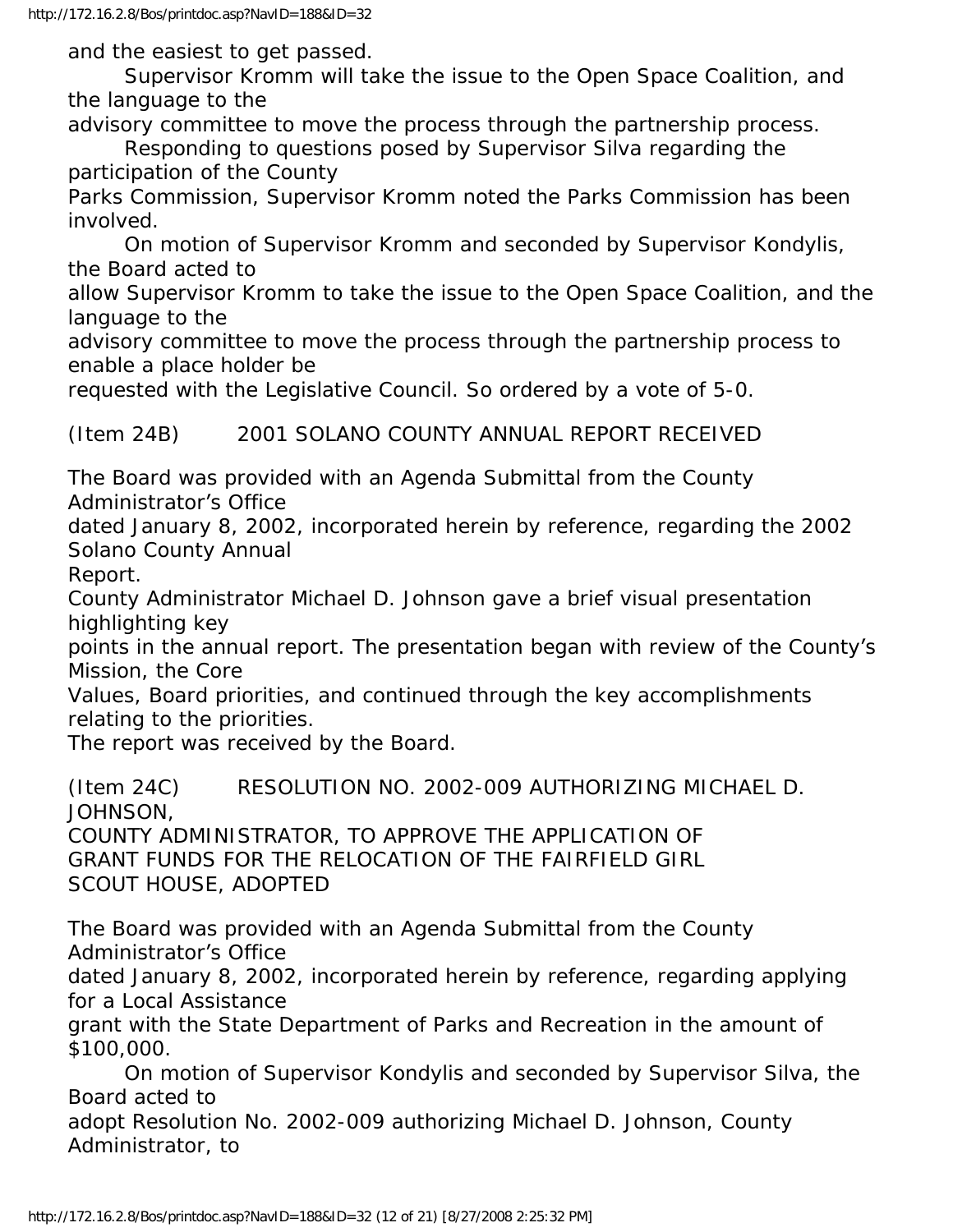Approve the Application of Grant Funds for the Relocation of the Fairfield Girl Scout House. So ordered by a vote of 5-0.

(Item 25) INCREASE FOR THE FAMILY WINTER SHELTER PROGRAM, APPROVED

 INCREASE IN THE FAIRFIELD/SUISUN COMMUNITY ACTION AGENCY CONTRACT, APPROVED

 Director of Health and Social Services Patrick Duterte reviewed the information contained

in the Agenda Submittal from his department dated January 8, 2002, incorporated herein by

reference, regarding increasing the total Family Winter Shelter Program (FWSP) and increasing

the contract amount with the Fairfield/Suisun CAC to provide FWSP services to needy families in

the area. Mr. Duterte noted some people are reluctant to participate in the shelter program due to

program requirements and rules, and posed the question on how the County will deal with the

people who do not want to participate in the shelter program.

Vicki Sparks, Deputy Director of Health and Social Services, gave a brief update of the

Winter Shelter Program noting strong demand for services, and possible changes to the program

relative to temporary shelter. Approximately \$150,000 has been spent on temporary shelter, and

there is an opportunity to make some changes to use the funds more efficiently.

Responding to questions posed by Supervisor Kromm regarding where the remainder of the

funds have been spent, what types of contracts, and the requirements to qualify, Ms. Sparks noted

\$103,000 is dedicated to contracts, \$30,000 for credit checks and other ancillary services, and

approximately \$150,000 for motel vouchers. There are two components to the program, some clients

are served by the CalWORKs resource manager which are paid as Health and Social Services staff,

and needy families are being served by a Community Based Organization (CBO) in each community

chosen through the RFP process. There are some temporary housing costs in the contract billings.

The contract clients have incomes over CalWORKS requirements but under 200% of the poverty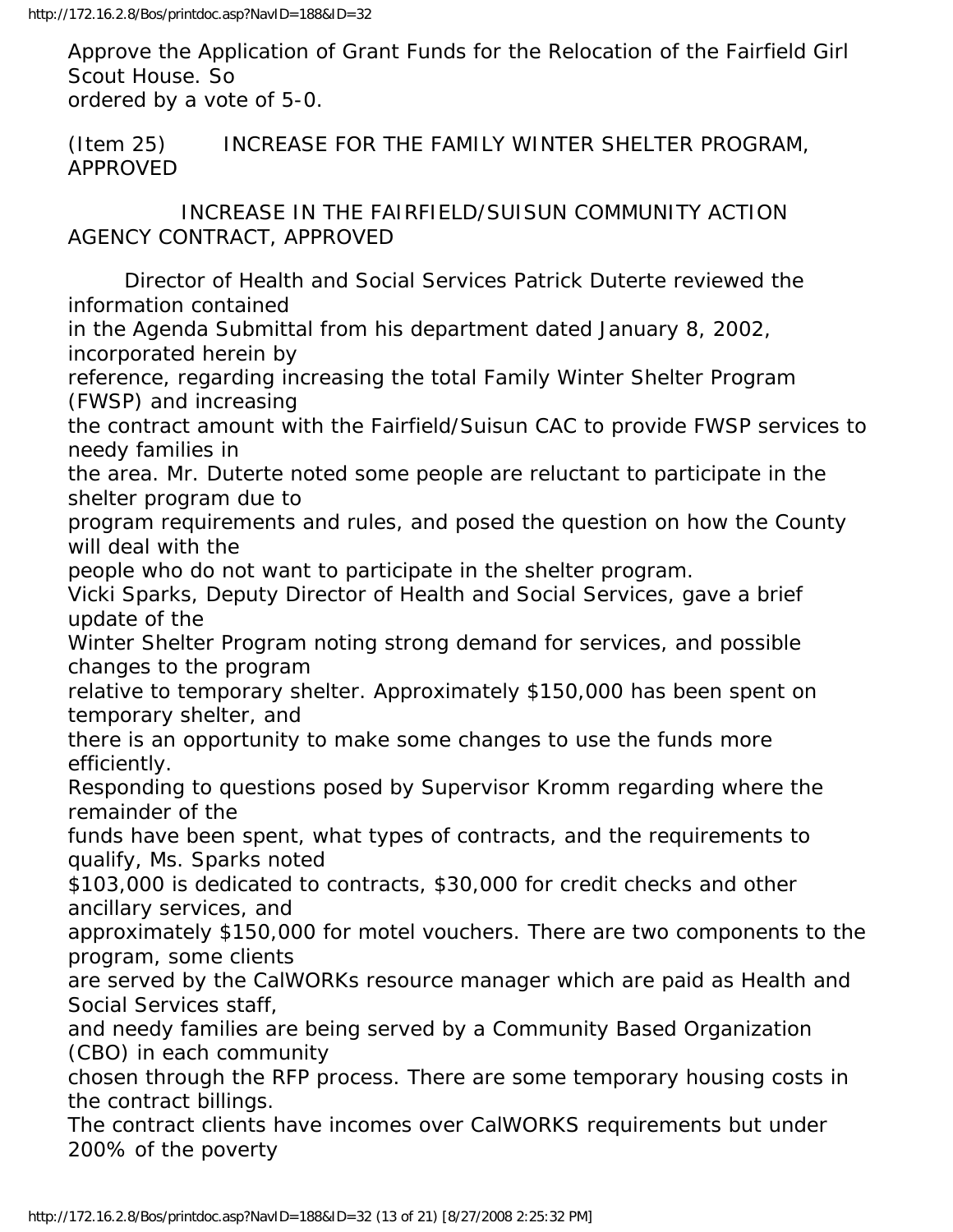level.

Ana Dineen, Family Resource Centers, noted support for the increase, and requested the local

shelters in the Fairfield/Suisun area be filled prior to sending clients to the motels. These families

need constant encouragement to be successful in the 16 days allowed, and requested the Board

consider extending the term of benefits from 16 days to 30 days, which would allow more time to get

these families into permanent housing.

Responding to questions posed by Supervisor Thomson regarding the provision of services

to families staying in motels, Mr. Duterte noted the CalWORK's clients are case managed by

departmental staff, the folks going to the CBO, such as Heather House, are not required to get case

management.

Linda Mahoney, Director of the Interfaith Council and Heather House, noted support to

continue the Winter Shelter Program, outlined the participants at Heather House of the Winter

Shelter Program, which 83% of the participants that stayed in the program moved into permanent

housing. The shelter offers a structured extended family type atmosphere where participants are

offered a supportive environment to help them return to self-sufficiency. There is a case manager to

work with clients on a daily basis, links with Healthy Start to help children with school, there are after

school programs, and soon parenting and life skills classes will begin. The shelter's goal is to keep

families in permanent housing. Ms. Mahoney requested the 16 day limit be extended at the shelter

to 30 days to help clients get and retain permanent housing.

Responding to questions posed by Chairman Carroll if the 16 days must be continuous, Ms.

Sparks noted the 16 days allows time to stabilize clients, and the guidelines require the 16 days must

be used consecutively.

Responding to questions posed by Supervisor Kondylis regarding extending the time at

Heather House to 30 days if the clients are under extensive case management, referring clients to

shelters first, and if beds are going unfilled at Heather House, Mr. Duterte noted support for

extending the benefits to 30 days. Shelters are on the top of the list for places to send clients, but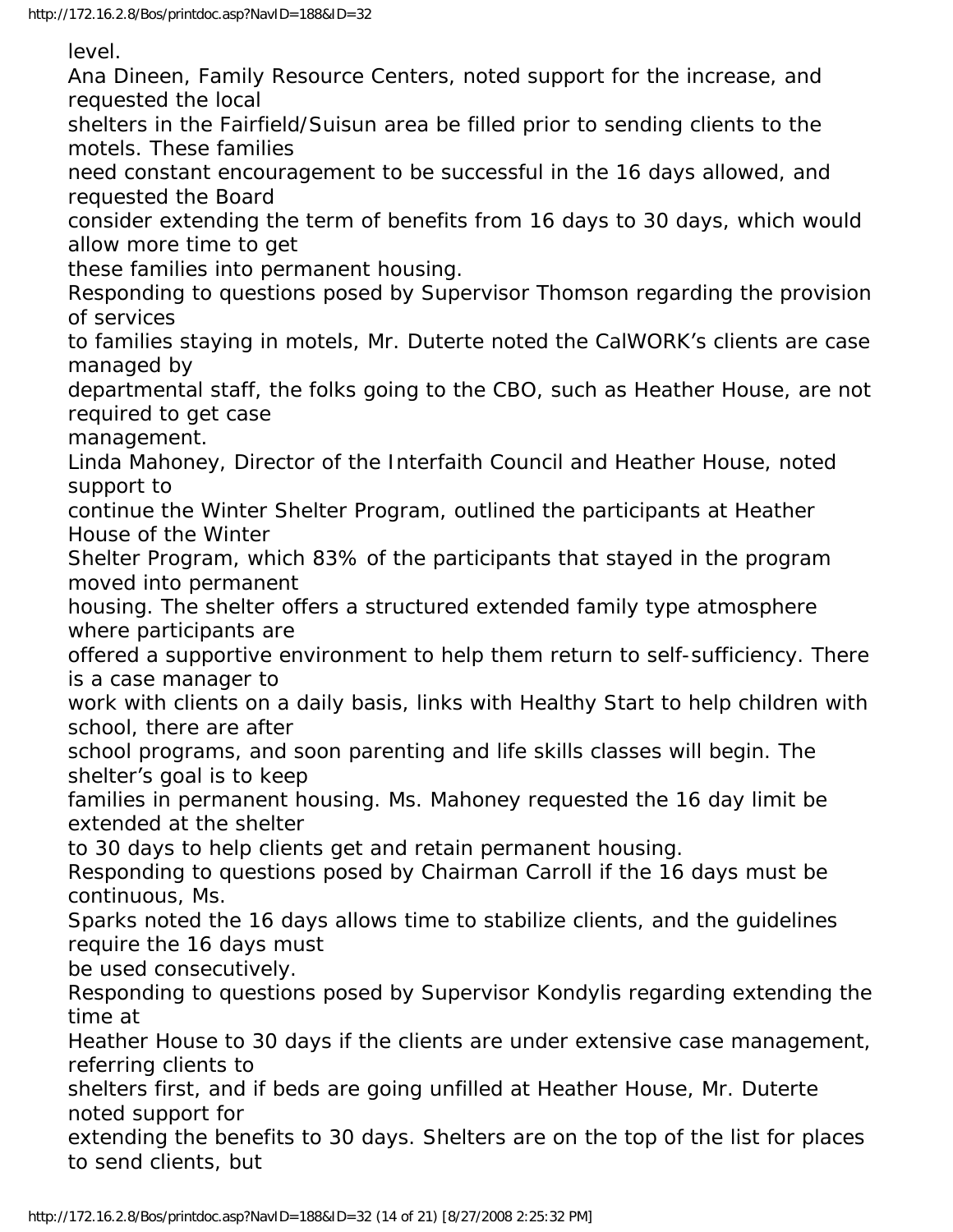many people do not want to follow the rules or meet the requirements of the shelters, and some

clients chose not to be in the shelter atmosphere. There are beds going unfilled at Heather House.

Mr. Duterte noted many of the families that choose not to go to the shelter do have children, and

proposed that the County require the clients go to Heather House if the case manager feels that is the

best plan for that client, and if the person chooses not to go to the shelter that is their option. We

need to only offer the best solution not the full range of options, and an appeal process would be

needed.

Supervisor Kondylis expressed concern that some people with children do not go to the

shelter, feels that everyone should not be allowed to extend their time to 30 days, and that the time

extension should depend on the assessment of the case worker. It is current policy to refer people

to the shelter first, but possibly more incentives are needed to get people to stay in the shelter.

Responding to questions posed by Supervisor Kromm regarding clarifying the location

placement restrictions, Supervisor Kondylis noted the clients would have to be under the supervision

of a case worker and placement would be based on the case workers recommendation . Mr. Duterte

noted clients could be under extensive case management and staying at a motel, the policy could be

changed to extend the time of benefits if the person is making progress in seeking a more permanent

solution.

Responding to concerns voiced by Supervisor Kromm regarding the length of stay, preference

to refer clients to the shelters, and on-site case management at the motels, Ms. Sparks noted some

families have stayed a couple of months in a motel, the preferable solution is to refer clients to shelters

especially with on-site case managers and increased success rates, the difficulties managing families

staying at the Over Nighter, and the suggestion to have case worker discretion on extending the

number of days the clients are allowed to stay.

Supervisor Kromm suggested that if a client chooses to go to a motel the benefit would be

shorter, Ms. Sparks noted that change in policy would eliminate any of the due process issues, and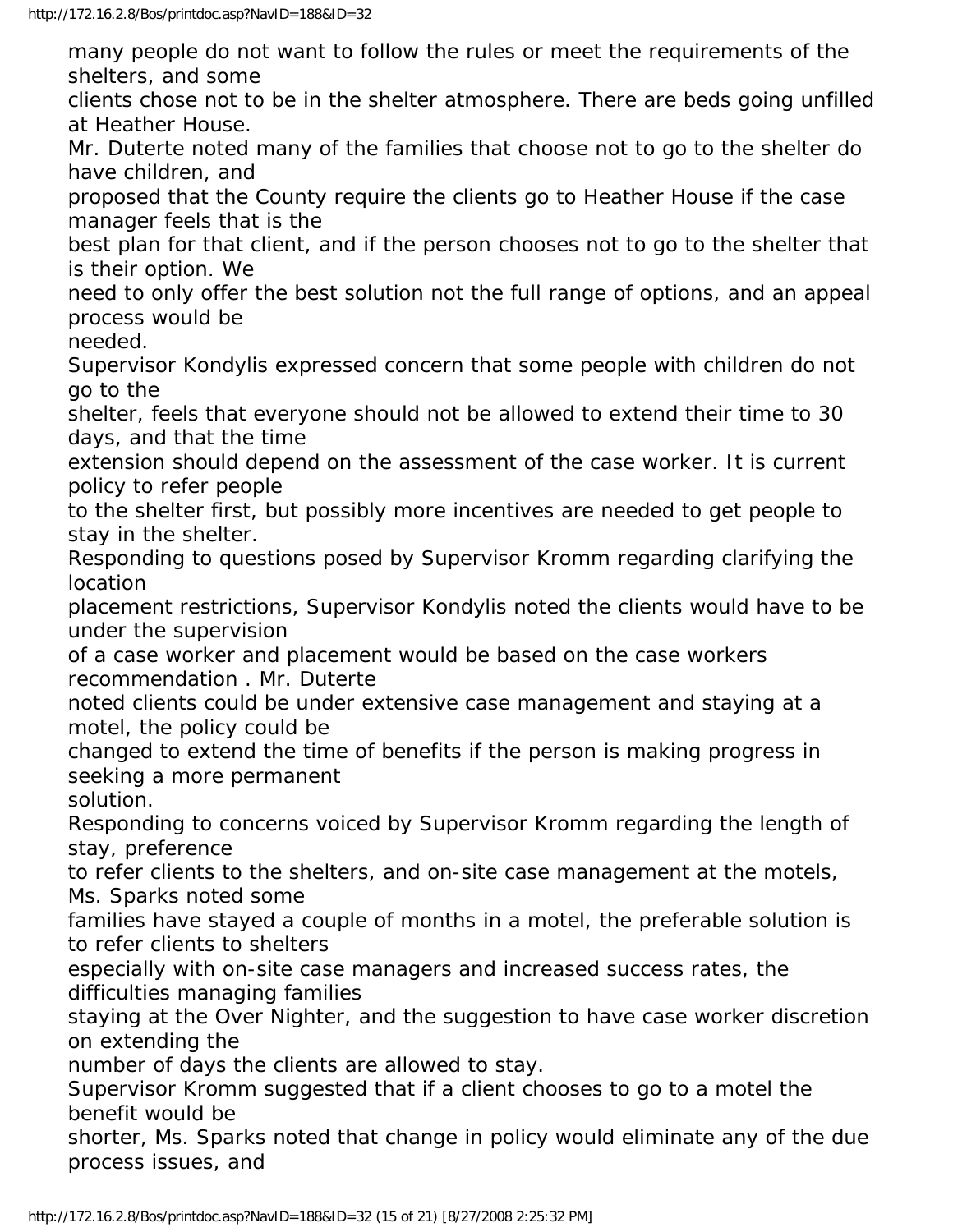there would be incentives for the clients to go to a shelter.

Supervisor Kondylis noted this policy should be extended to all three shelters, not just

Heather House.

Donald Tipton, Vallejo, voiced concern that people are not choosing to go to the shelters,

people not choosing to go to the shelter also need a place to stay, with people living in their vehicles,

people living on the streets, the need to get people off the street, with the amount of money being

spent at McDonalds, with transportation costs listed in the report, with the amount of funds

contractors are getting, with the number of people that need to be served, and support to extend

housing benefits.

Chairman Carroll noted work being done by Veterans groups that could be coordinated with

County programs.

 On motion of Supervisor Kondylis and seconded by Supervisor Kromm, the Board acted

to extend the length of stay at a shelter from 16 to 30 days contingent on the recommendation of

the case worker, to approve an increase for the Family Winter Shelter Program from \$350,000 to

\$700,000, and to approve an increase in the Fairfield/Suisun Community Action Agency contract

from \$85,000 to \$170,000. So ordered by a vote of 5-0.

CLOSED SESSION: The Board moved into Closed Session at 11:56 a.m. to continue

discussions. The Board moved out of Closed Session at 12:29 p.m.

(Item 26) RESOLUTION NO. 2002-010 AMENDING THE LIST OF NUMBERS AND

CLASSIFICATION OF POSITIONS (DISTRICT ATTORNEY), ADOPTED

 APPROPRIATION TRANSFER FROM UNANTICIPATED REVENUE FROM THE STATE OFFICE OF CRIMINAL JUSTICE PLANNING IN THE AMOUNT OF \$76,597, APPROVED

The Board was provided with an Agenda Submittal from the District Attorney's Office dated

January 8, 2002, incorporated herein by reference, regarding the addition of a position in the District

Attorney's Criminal Division to add 1.0 FTE Deputy District Attorney to implement the North Bay

High Tech Crimes Task Force grant program.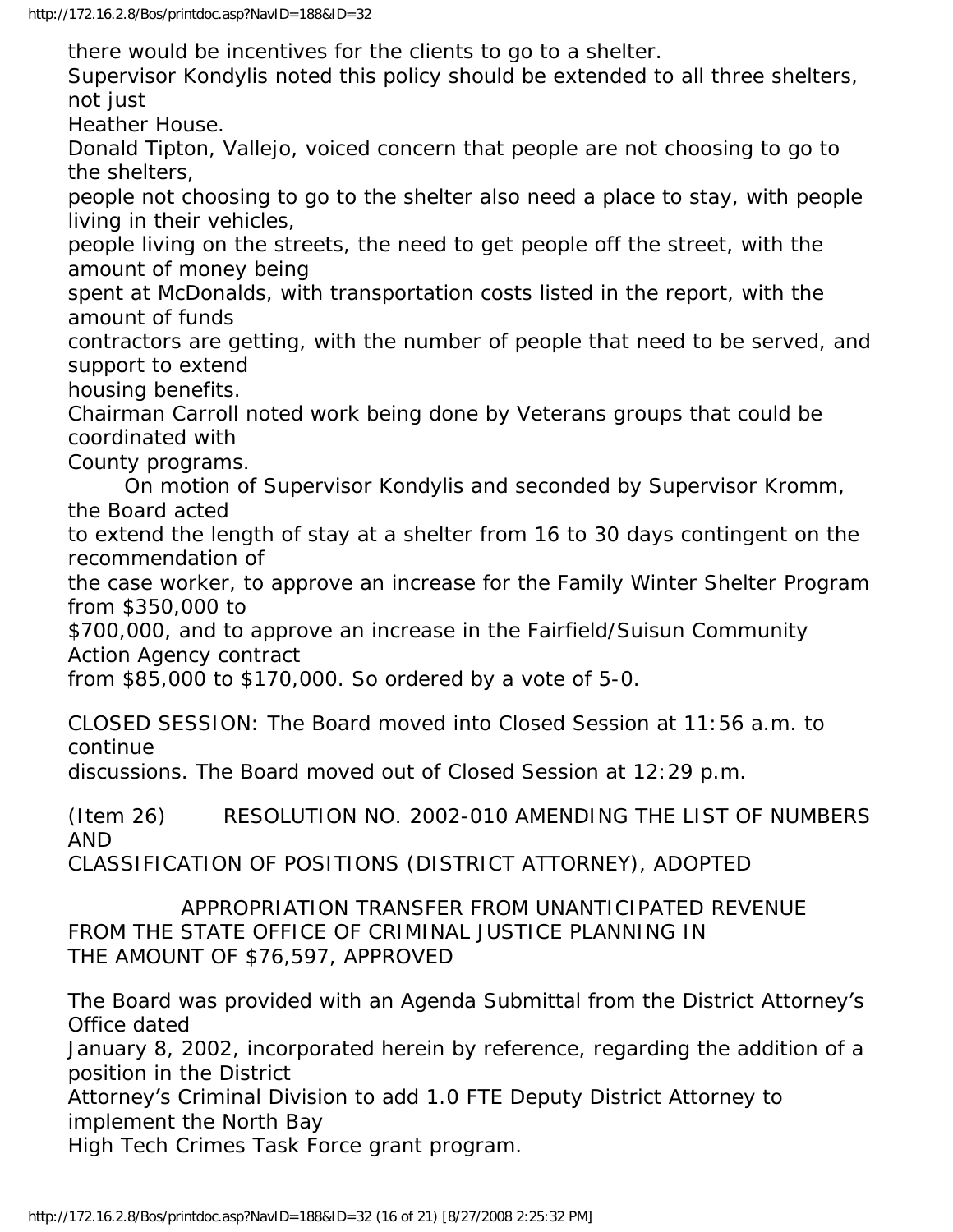John Taylor, County Administrative Office, noted the County Administrator's recommendation to approve the Appropriation Transfer, however, it is recommended that the Deputy

District Attorney position be approved as a limited term position terminating June 30, 2005 or upon

cessation of grant funding if that occurs sooner.

Donald Tipton, Vallejo, requested the definition of "High Tech Crimes", and voiced concern

with the personnel changes.

Mr. Taylor noted the High Technology Crime Force addresses computer crimes, and

discussed the grant funding limiting the program scope, and the personnel changes.

 On motion of Supervisor Kromm and seconded by Supervisor Silva, the Board acted to

adopt Resolution No. 2002-010 amending the List of Numbers and Classification of Positions and

to approve an appropriation transfer from Unanticipated Revenue from the State Office of

Criminal Justice Planning in the amount of \$76,597 for the position. So ordered by a vote of 5-0.

(Item 27) AMENDMENT TO CONSERVATION EASEMENT HELD BY THE COUNTY AND THE CITY OF FAIRFIELD FOR PROPERTY ADJACENT TO RANCHO SOLANO, OWNED BY MR. WILLIAM L. SMITH, JR., APPROVED

Director of Environmental Management Birgitta Corsello reviewed the information contained

in the Agenda Submittal from her department dated January 8, 2002, incorporated herein by

reference, regarding amending the existing conservation easement held by the County and the City

of Fairfield for property adjacent to Rancho Solano.

William Smith, Jr. noted ownership in fee of four assessor's parcels, a grazing area, the

Walker grazing area, and the estate parcel owned by the Smith Ranch Company. The family is in the

process of selling the property they own in fee. A developer is interested in purchasing approximately

200 acres for vineyard land. Another buyer is interested in grazing the area including the open space

area. In the conservation easement one home site is permitted. If the property were sold to the

vineyard developer he would like the home site to make financing easier. Mr. Smith outlined the

detrimental ramifications if a fence was to be installed separating the parcels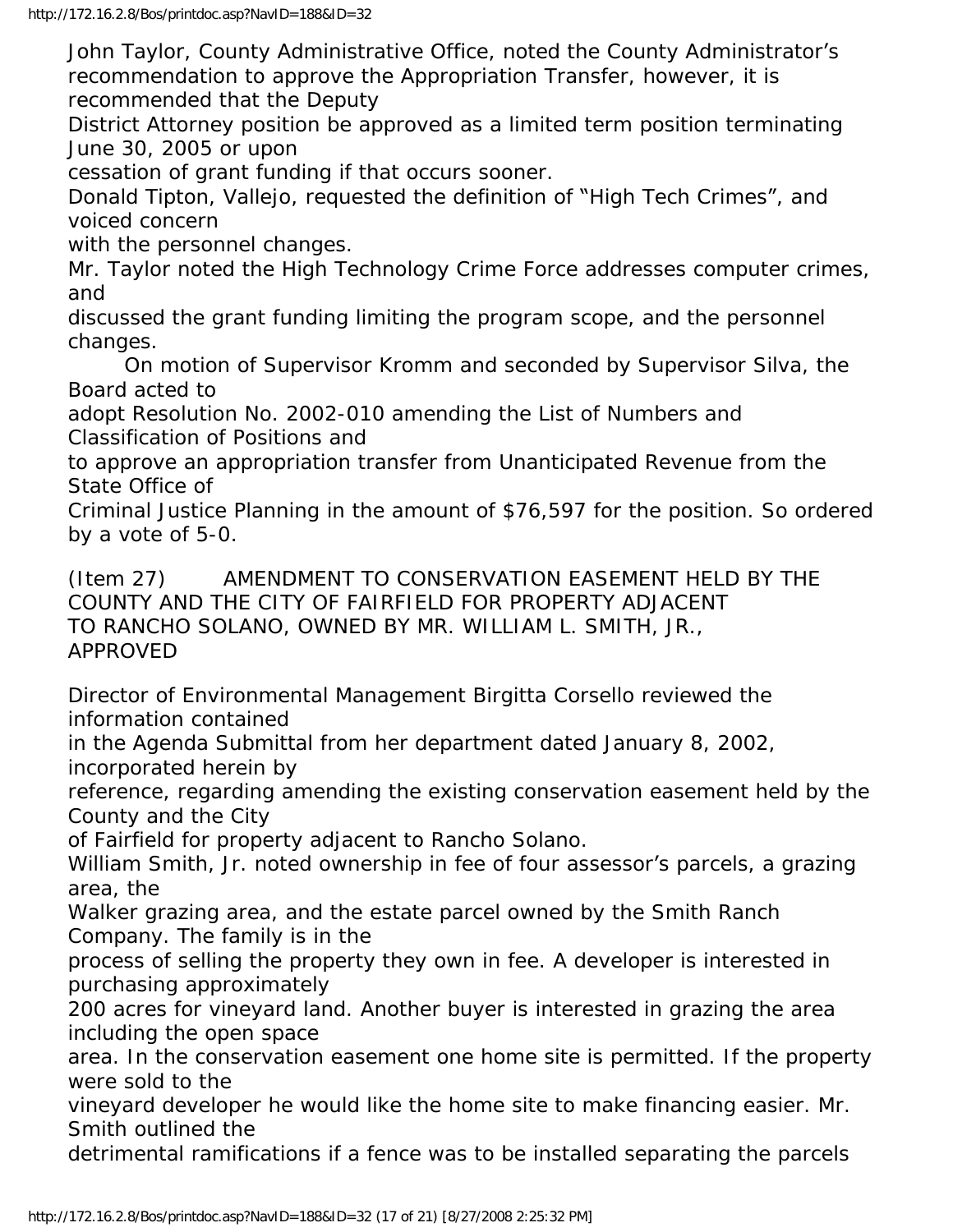from the phase II and

the Estates Lots open space. There is an opportunity if the land is divided to permanently lease

grazing rights of the open space to the buyer of the grazing area and maintaining the contiguous

ranching area. Mr. Smith continued to note problems with only one home site, and problems if not

allowed to spilt the parcels. Mr. Smith noted the greatest concern is with the possibility of the

grazing land going out of production if fenced in, and noted other considerations that could effect the

Rancho Solano homeowners.

Responding to questions posed by Supervisor Kondylis regarding the parcels, and restrictions

on the size of house, Harry Englebright, Department of Environmental Management noted all four

parcels make up one legal parcel, and there is no restriction on the size of the house with the

conservation easement.

Responding to questions posed by Supervisor Kromm relative to the conservation easement

requirement for intensive agricultural use of not less than 85 acres to be done prior to the sale of the

850th lot in Rancho Solano…have 850 lots been sold, and violation of the conservation easement, Mr.

Smith believes 850 lots have been sold. The conservation easement states where possible to do the

intensive agriculture, the issue has been the lack of water on the property and the need to annex to

the Solano Irrigation District for sufficient water. Mr. Smith briefly discussed the grazing

requirements in the original agreement, and those requirements of the new owners.

Supervisor Kromm noted after meeting with Mr. Smith that he would not oppose the request

under the conditions that there be only one home site which was the trade off to build 1,200 homes

in Rancho Solano. The concern is with the potential for large estate type housing, and feels to change

the conservation easement there must be some great good for the general public.

Mr. Smith believes this request is in the best interest of the County, problems will be created

on trying to attract a buyer with only one home site, and outlined what he feels are benefits for the

County.

Responding to questions posed by Supervisor Kondylis regarding road access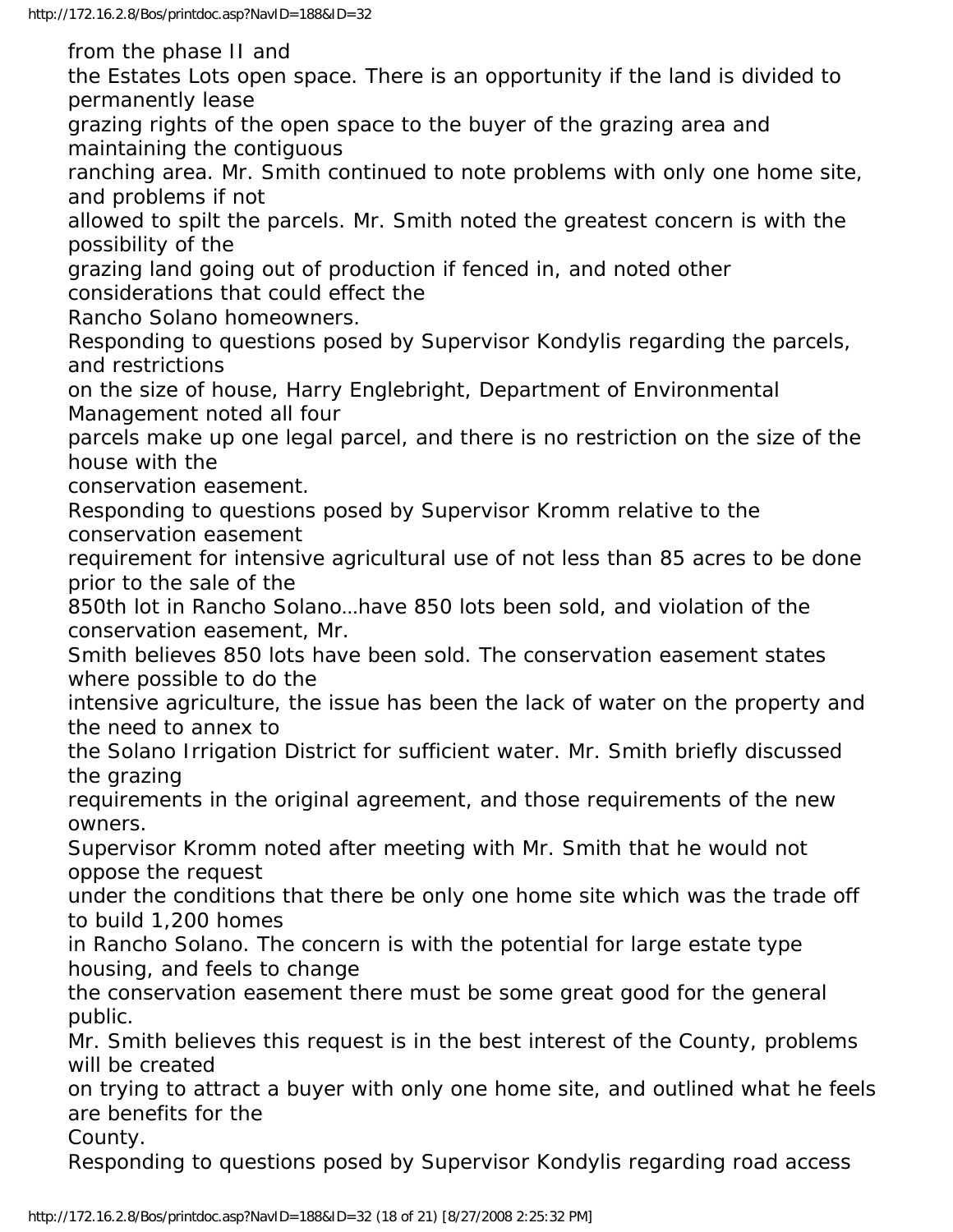to both parcels,

water for the Walker grazing area, and if Mr. Smith is willing consider limiting the size of two homes,

Mr. Smith noted there is access to the Walker grazing area through Rancho Solano which will require

an easement when the property is sold. There is water for the Walker grazing area through the City

of Vallejo piping going across the property, or through wells. Mr. Smith would accept limiting, to

a reasonable size, the square footage of the two residents to get the second home site, and feels the

homes could be placed out of direct line of site.

Chairman Carroll feels that a 5,000 square foot home would be reasonable Responding to questions posed by Supervisor Thomson regarding the requirement on the size

restriction, County Counsel Dennis Bunting noted the home size restriction is like a CC and R, it is

legal, and at 5,000 square feet the size is reasonable.

There was a brief discussion regarding out building sizes, but it was determined that out-

buildings would not be included in the size restriction.

Responding to questions posed by Supervisor Kondylis regarding putting up a winery,

Director of Environmental Management Birgitta Corsello noted the use permit and review process

that would be required. Under current zoning a winery is allowed.

Supervisor Kondylis feels two modest homes are more preferable to one very large home on

the property, and wants to ensure the public good is benefited.

 On motion of Chairman Carroll and seconded by Supervisor Kondylis, the Board acted to

approve the departmental recommendations to amend the existing conservation easement, to

authorize the Chairman to sign the revised documents upon completion of the amending, to

authorize staff to proceed and record the completed easement, and along with the limitation that a

5,000 square feet maximum be placed on each of the dwelling units. So ordered by a vote of 4-1,

Supervisor Kromm voted no.

(Item 28A) KIM STAFFORD REAPPOINTED TO THE SOLANO COUNTY CIVIL SERVICE COMMISSION

 Donald Tipton Vallejo expressed concern regarding compensation for the Civil Service Commissioners.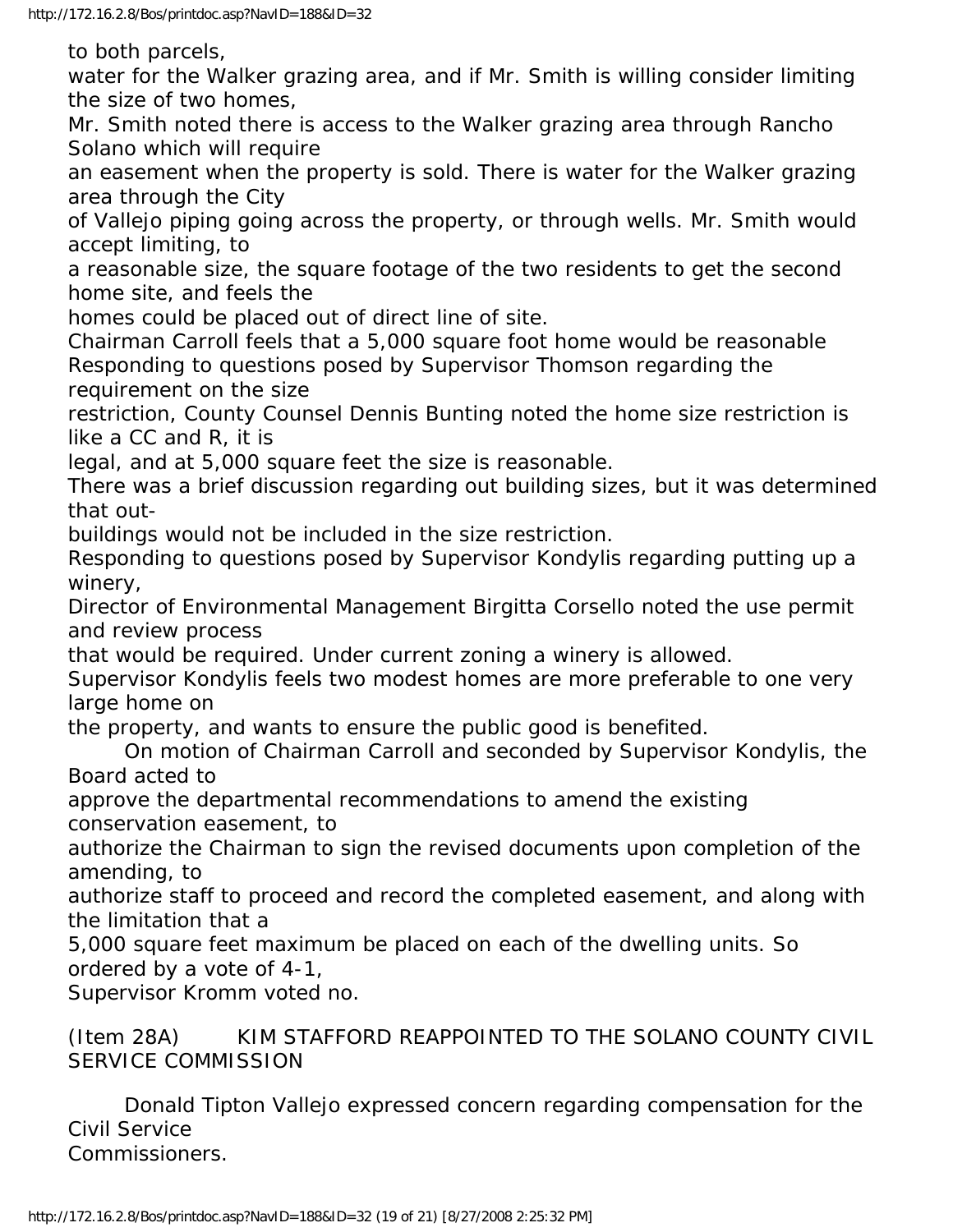Director of Human Resources Yolanda Irigon noted the Civil Service Commissioners are

paid \$100 per meeting, and are eligible for health and dental benefits at their own cost.

On motion of Supervisor Silva and seconded by Supervisor Kondylis, the Board acted to

reappoint Kim Stafford to the Solano County Civil Service Commission for a term to expire January

1, 2006. So ordered by a vote of 5-0.

(Item 28B) RESIGNATION OF MIKE ROBAK FROM THE CHILD ABUSE PREVENTION COUNCIL, ACCEPTED

On motion of Supervisor Silva and seconded by Supervisor Kondylis, the Board acted to

accept the resignation of Mike Robak from the Child Abuse Prevention Council. So ordered by a

vote of 5-0.

CLOSED SESSION - The Board moved into Closed Session at 2:53 p.m. to discuss Litigation:

Logisys v. Solano County; Litigation: Bailey v. Saenz; Property Negotiations: 2100 West Texas

Street, Fairfield (Assessor Parcel 028-103-120); Negotiating Parties: Jim Werdell, Director of Solano

County General Services and Panatonni Development Company; Under Negotiation: price and terms

of payment. The Board moved out of Closed Session at 4:18 p.m.

(Item 30) Closed Session Report:

 RESOLUTION N0. 2002-011 APPROVING MODIFICATION TO EMPLOYMENT AGREEMENT WITH COUNTY ADMINISTRATOR, ADOPTED

 On motion of Supervisor Silva and seconded by Supervisor Thomson, the Board acted to adopt Resolution N0. 2002-011 Approving Modification to Employment Agreement with County Administrator. So ordered by a vote of 5-0. (see Resolution Book)

### COUNTY TO PROCEED WITH LAWSUIT OF BAILEY V. SAENZ

 Supervisor Kondylis noted the Board as authorized County Counsel to go forward with

lawsuit of Bailey v. Saenz. So ordered by a vote of 3-2; Supervisors Kondylis